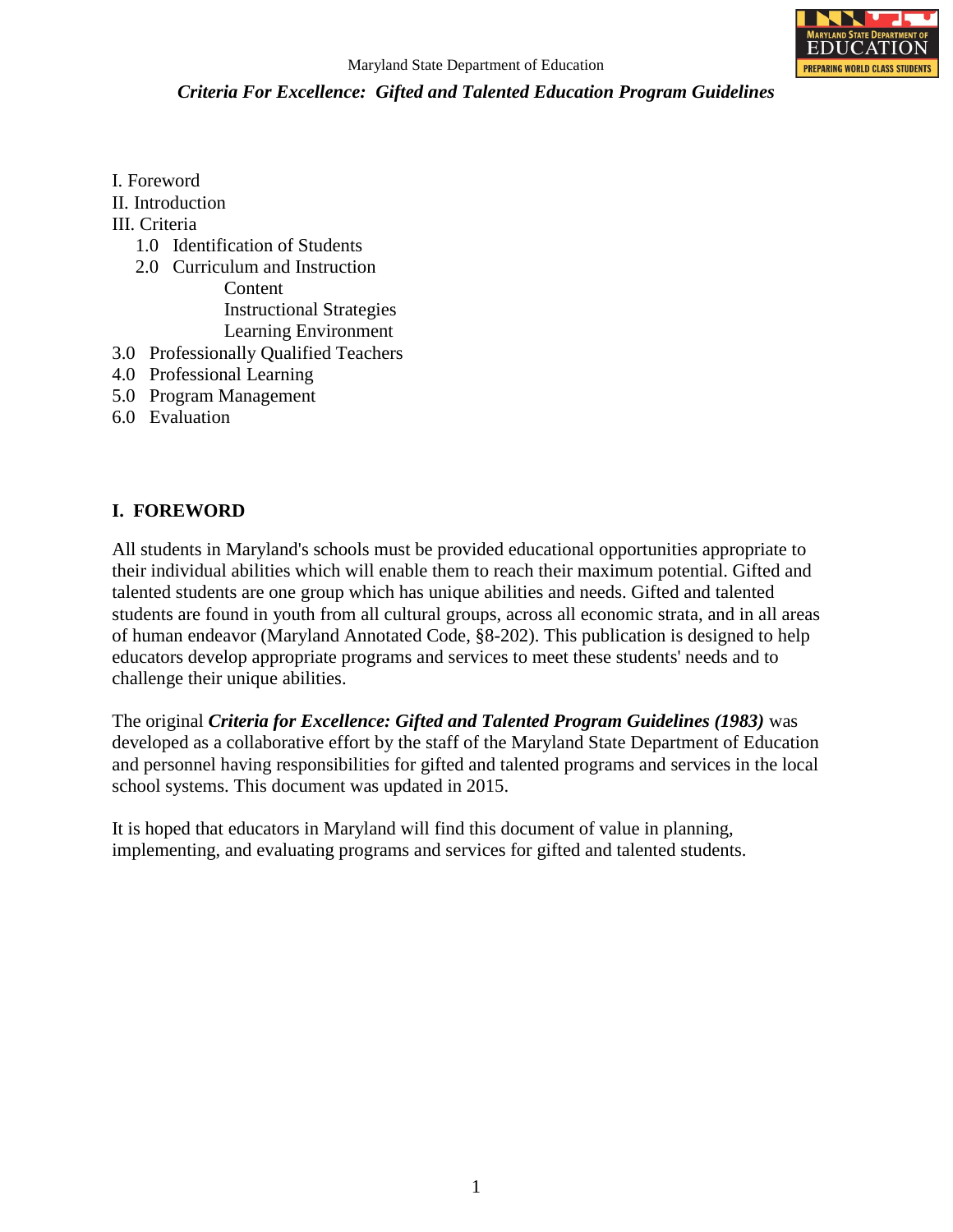# **II. INTRODUCTION**

The Maryland State Department of Education recognizes the importance of providing all children and youth an educational program which provides all children and youth with opportunities to develop their abilities to the maximum. Gifted and talented students, like other special groups in the school population, possess unique abilities, interests, and needs which can be addressed only through differentiating the regular curriculum and designing specialized programs and services.

This publication sets forth the criteria for excellence in programs and services for gifted and talented students. Six major program components have been addressed:

- 1. Identification of Students
- 2. Instructional Program
- 3. Professionally Qualified Teachers
- 4. Professional Learning
- 5. Program Management
- 6. Evaluation

The criteria which establish optimal practices are listed for each program component. They define "what should be" in excellent programs and services for gifted and talented students. The criteria provide direction to school systems and individual schools as they plan, develop, and implement new programs and services. They are also intended as a tool for schools to use in assessing and improving their current offerings.

The Annotated Code of Maryland §8-201 defines a gifted and talented student as "an elementary or secondary student who is identified by professionally qualified individuals as having outstanding talent and performing, or showing the potential for performing, at remarkably high levels of accomplishment when compared with other students of a similar age, experience or environment." A gifted and talented student is one who

- Exhibits high performance capability in intellectual, creative, or artistic areas;
- **Possesses an unusual leadership capacity; or**
- **Excels in specific academic fields.**

*A gifted and talented student needs different services beyond those normally provided by the regular school program in order to develop the student's potential* (Annotated Code of Maryland §8-202). By virtue of this definition, Maryland subscribes to the multidimensionality of giftedness, seeking to develop programs and services that serve students who are intellectually gifted or excel in specific academic fields and also those students who excel in creativity, the arts, or leadership.

The goal of gifted education in Maryland is to identify and serve gifted and talented students in youth "from all cultural groups, across all economic strata, and in all areas of human endeavor (§8-202)." While the number of gifted and talented students who need a differentiated program will vary, they exist in every school setting.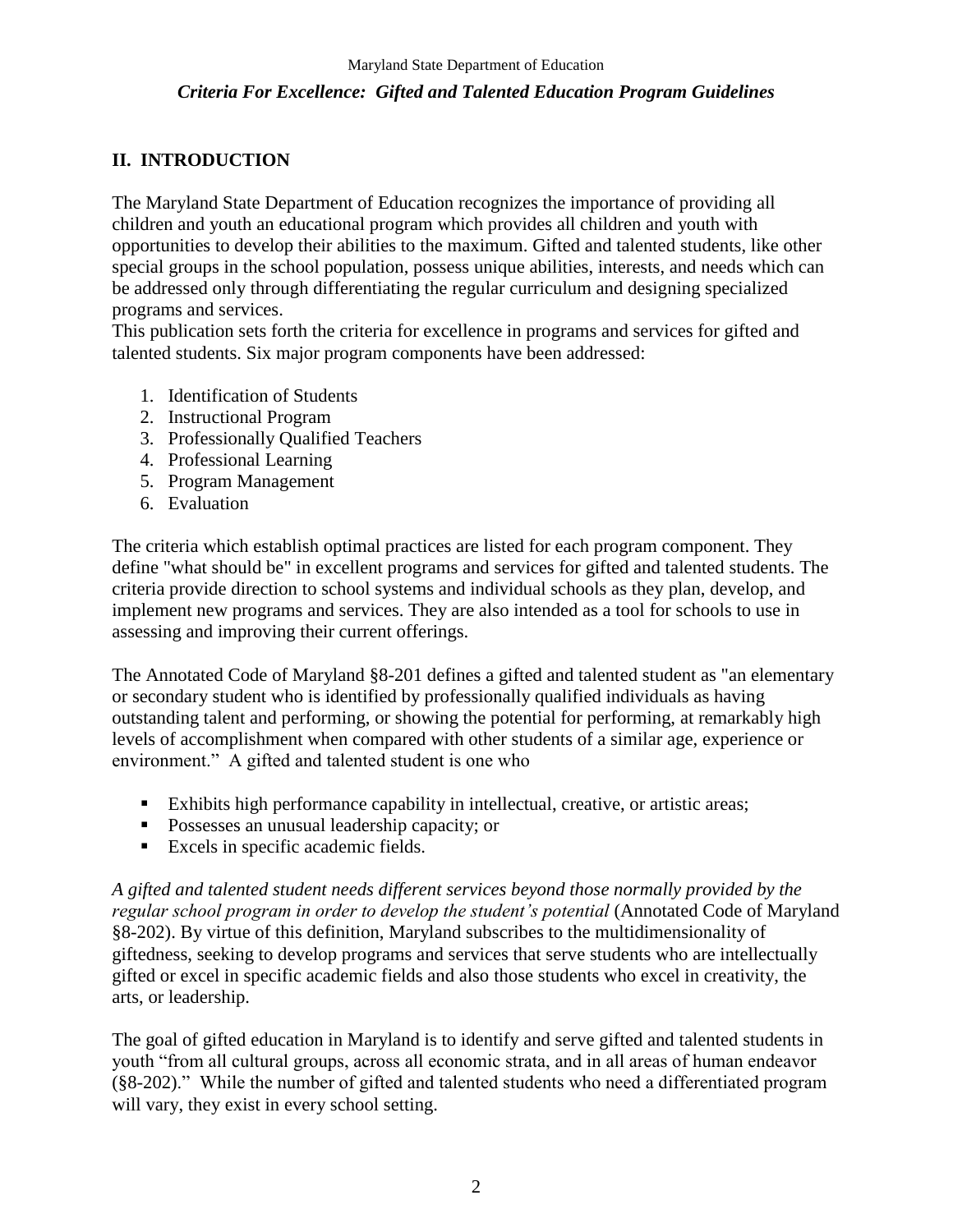## **III. CRITERIA**

#### **1.0 Identification of Students**

An identification process should ensure that all gifted and talented students are recognized so they can be appropriately served. It is important that the process identify students performing at remarkably high levels of accomplishment as well as those who are showing the potential for performing at remarkably high levels when compared with other students of a similar age, experience, or environment ( $\S$  8 – 201). Appropriate procedures and criteria for giftedness should be developed for each of the various areas: general intellectual capability, creative, or artistic areas; unusual leadership capacity, and specific academic fields. Information about a student's specific abilities and program needs obtained through the identification process should serve as a basis for planning the student's instructional program. In this way, the identification process is an integral part of the overall instructional program and should enhance the responsiveness of the school to the needs of all students.

## **1.1 The Process of Identification**

The process of identifying students with demonstrated or potential giftedness includes:

**1.1.1** A broad-based screening of the total school population to ensure that all potentially gifted and talented students have an opportunity to be considered; **1.1.2** An in-depth assessment of those students meeting the initial screening criteria to gather additional information concerning their specific aptitudes and educational needs; and

**1.1.3** Provision of appropriate programs and services.

**1.2** The identification procedures and criteria are clearly stated and consistently implemented throughout the school system and annually reported to all stakeholders.

**1.3** Identification procedures and criteria are specific to the different areas of giftedness being assessed and are directly related to the specific programs and services which are provided.

**1.4** A school-based committee consisting of teachers, the principal or assistant principal, and other professional staff members collect and analyze data, maintain appropriate records, and make professional decisions about appropriate programs and services for students.

**1.5** The identification process uses multiple indicators of giftedness with information obtained through a balance of valid and reliable qualitative and quantitative assessment methods from a variety of sources.

**1.5.1** Procedures for obtaining information about students include quantitative or objective assessment methods such as verbal and nonverbal tests of general intellectual ability, achievement, specific aptitudes, and creativity.

**1.5.2** Procedures for obtaining information about students include qualitative or subjective assessment methods such as nominations, observations, student product evaluations, auditions, checklists or rating scales, biographical data, and interviews.

**1.5.3** Information about students is obtained from multiple sources who have first-hand knowledge of the student's performance or potential including teachers, counselors, peers, parents, community members, subject area experts, and the students themselves.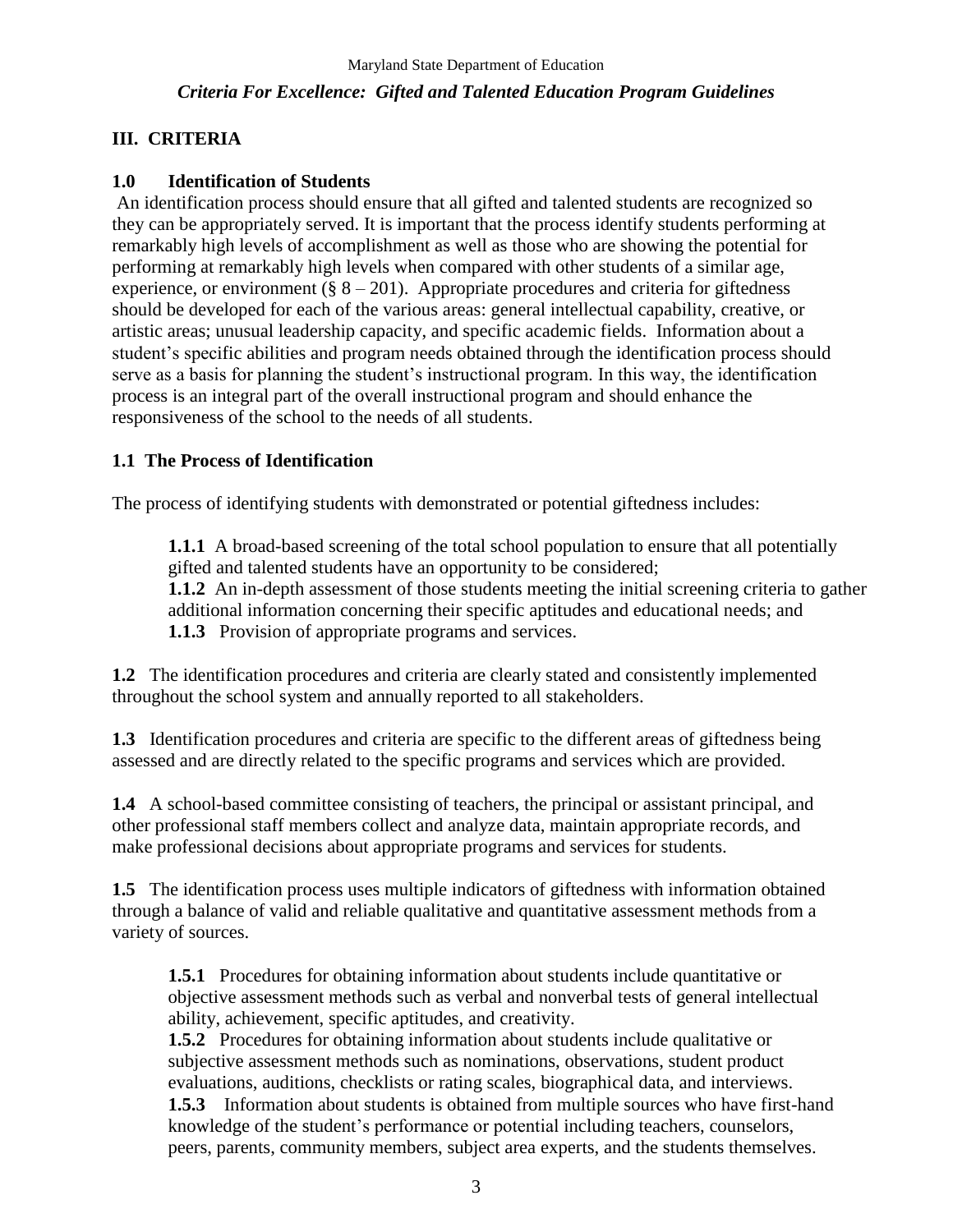**1.5.4** Instruments and procedures used in the identification process are as non-biased as possible with respect to race, cultural, ethnicity, socioeconomic background, religion, national origin, gender, or handicapping condition.

**1.6** Decisions regarding placement in gifted and talented education programs and services are based upon multiple criteria. A single criterion (i.e. test score or other measurement, teacher recommendation, or nomination) should not determine these decisions. Students should be recommended for programs and services based on demonstrated performance or potential.

**1.7** Identification of gifted and talented students is an on-going process extending from school entry through grade 12.

**1.7.1** Opportunities are provided for students to be considered for gifted and talented education programs and services throughout their school experience. **1.7.2** The progress of students receiving gifted and talented education programs and services is assessed annually and services are reviewed for appropriateness.

**1.8** Implementation of the identification process includes training for school staff in characteristics of gifted and talented students including underserved populations, the identification procedures and criteria, and the instruments and techniques used to identify gifted and talented students.

**1.9** Gifted and talented student identification and participation data are collected systemically and disaggregated by subgroup in order to assess the extent to which there is equitable representation.

#### **2.0 Curriculum and Instruction**

Curriculum and instruction must challenge the advanced academic needs of gifted and talented students. The regular instructional program must be differentiated to meet the unique learning styles, learning rates, interests, abilities, and needs of gifted and talented students. The differentiated instructional program includes both elements that are different from and elements that are similar to those in the regular program for their chronological peers. While some aspects of the regular curriculum can be adapted, others will need to be added which may be unique to the gifted and talented students.

Appropriate programs and services for gifted and talented students reflect the differentiation of content (what is taught and when it is taught- sequence and pacing), instructional strategies (how content is taught), products (opportunities to demonstrate and apply learning) and the learning environment (the context in which learning occurs).

#### **CONTENT**

**2.1** The instructional program provides opportunities for gifted and talented students to demonstrate proficiency in the concepts and skills of the regular curriculum.

**2.1.1** A pre-assessment is made to determine what students already know, and provisions are made for rapid, efficient learning of concepts and skills not yet acquired.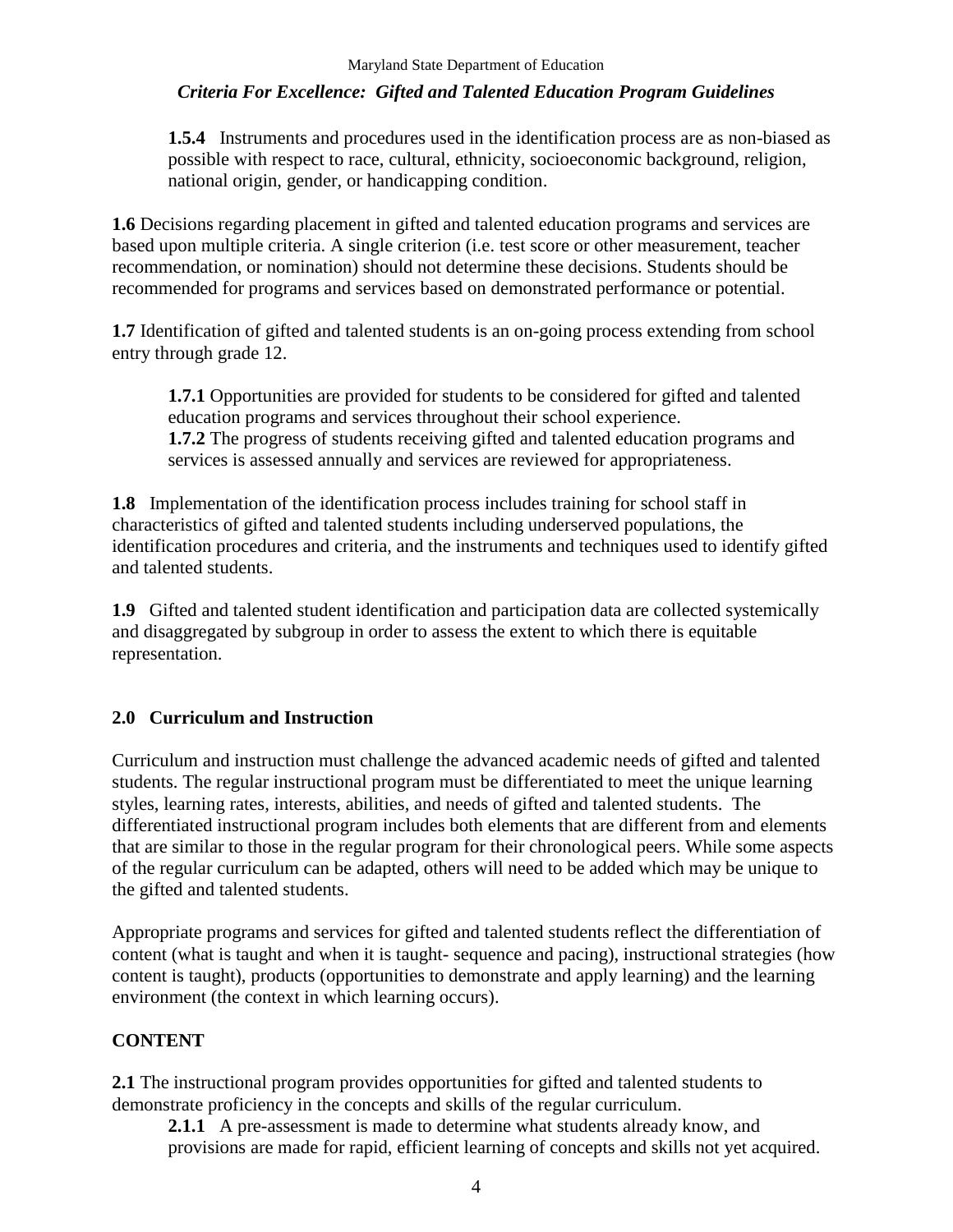**2.1.2** Extended learning experiences are provided for more in-depth examination of topics present in the regular curriculum and the examination of topics related to, but not included in, the regular curriculum.

**2.2** Content of the curriculum focuses on the major concepts and processes central to the given discipline.

**2.3** Greater emphasis is placed on development and application of creative and critical thinking skills.

**2.4** Curriculum content includes interdisciplinary studies requiring the integration of both concepts and methodology from different disciplines.

**2.5** Opportunities are provided for the acquisition of a broad base of knowledge through a study of a wide range of subjects.

**2.6** A wide variety of appropriate resources are used, including primary sources, specialized reference materials, technology, and experts in the field.

2.7 A variety of acceleration opportunities are available, including early entrance to school, subject acceleration, grade acceleration, and dual enrollment in college.

#### **INSTRUCTIONAL STRATEGIES**

**2.8** Instructional strategies for gifted and talented students provide greater learner involvement in educational decision making. These include:

- Choice of materials, activities, and/or content:
- Development of criteria for self-assessment;
- Self-evaluation of products and processes;
- **Provision of diverse opportunities to create and invent in areas of individual interest;**
- Choice of strategies and modalities to approach content; and
- Choice of outcomes and /or forms of products.

**2.9** Instructional strategies for gifted and talented students are selected to promote an earlier development of the individual student as an independent learner. These include involving the student in:

- **Methodology for primary and secondary research;**
- Problem solving;
- The use of predetermined evaluation criteria by student and teacher;
- The use of productivity expectations in the assignment of tasks; and
- The creation of original products that demonstrate and apply understanding at an advanced level.

**2.10** Instructional strategies for gifted and talented students are selected to elicit the students' use of higher level critical and creative thinking skills at an earlier age and in greater depth. These strategies include involving the student in:

- Convergent and divergent production;
- Questioning strategies which focus on analysis, synthesis, and evaluation;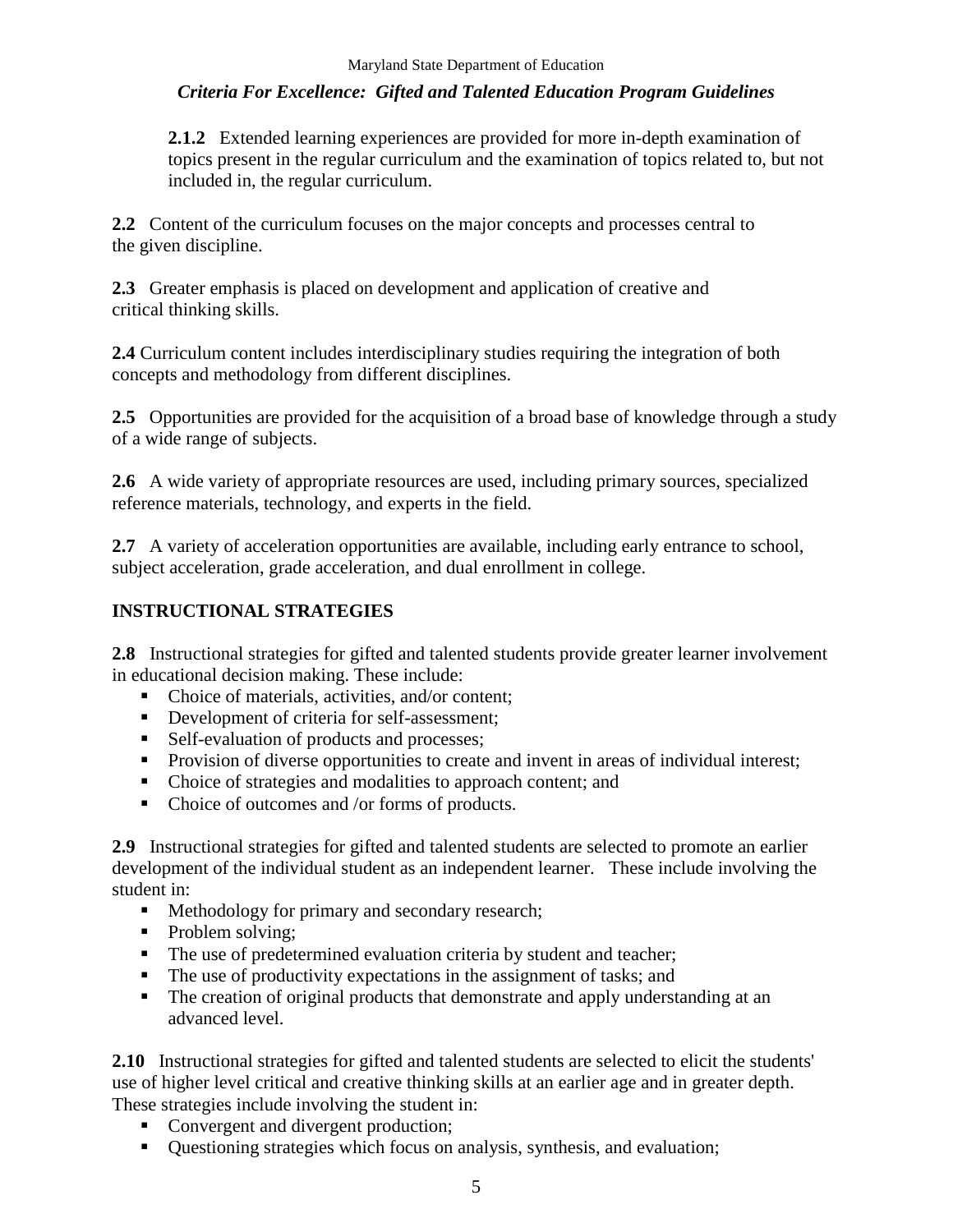- Problem seeking as well as problem solving;
- **Predicting, hypothesizing, collecting and verifying data, and forming supportable** conclusions; and
- Complex and abstract reasoning.

**2.11** Instructional strategies for gifted and talented students require the teacher to become a facilitator of learning and a manager of resources. Teachers should:

- **Provide a structure in which students are active participants;**
- Use a balance of expository and inquiry approaches;
- Demonstrate a continuing development of their own knowledge base;
- **Provide a climate which encourages creativity and appropriate intellectual risk taking.**
- **Employ and allow students to employ technology as appropriate.**

**2.12** Instructional strategies selected promote gifted and talented students' in-depth understanding of self and society. These include:

- Analyzing the self as an individual and as a member of a group;
- **Examing how to work constructively and cooperatively with others;**
- **Learning how to modify personal and group behavior; and**
- Learning how to make productive contributions to society.

#### **LEARNING ENVIRONMENT**

**2.13** A variety of instructional groupings based upon individual program components and their objectives, number and needs of gifted and talented students, and available resources are used to facilitate differentiated instruction. Appropriate groupings may include:

- Homogeneous grouping of identified gifted and talented students for a specific content area;
- **Flexible homogeneous grouping based on pre-assessment;**
- Homogeneous cluster grouping within heterogeneous classes;
- Cross grade-level grouping; and
- Independent study.

**2.14** Various administrative arrangements are used to promote interaction among gifted and talented students and their chronological peers as well as among their intellectual or artistic/creative peers.

**2.15** Resources beyond the school setting are used to provide appropriate educational experiences for gifted and talented students. These educational experiences may include collaboration with:

- Community agencies;
- Cultural institutions:
- **Businesses**;
- Colleges and universities; and
- Experts in various fields.

Appropriate services for gifted and talented students may include:

- Mentorships;
- Community service;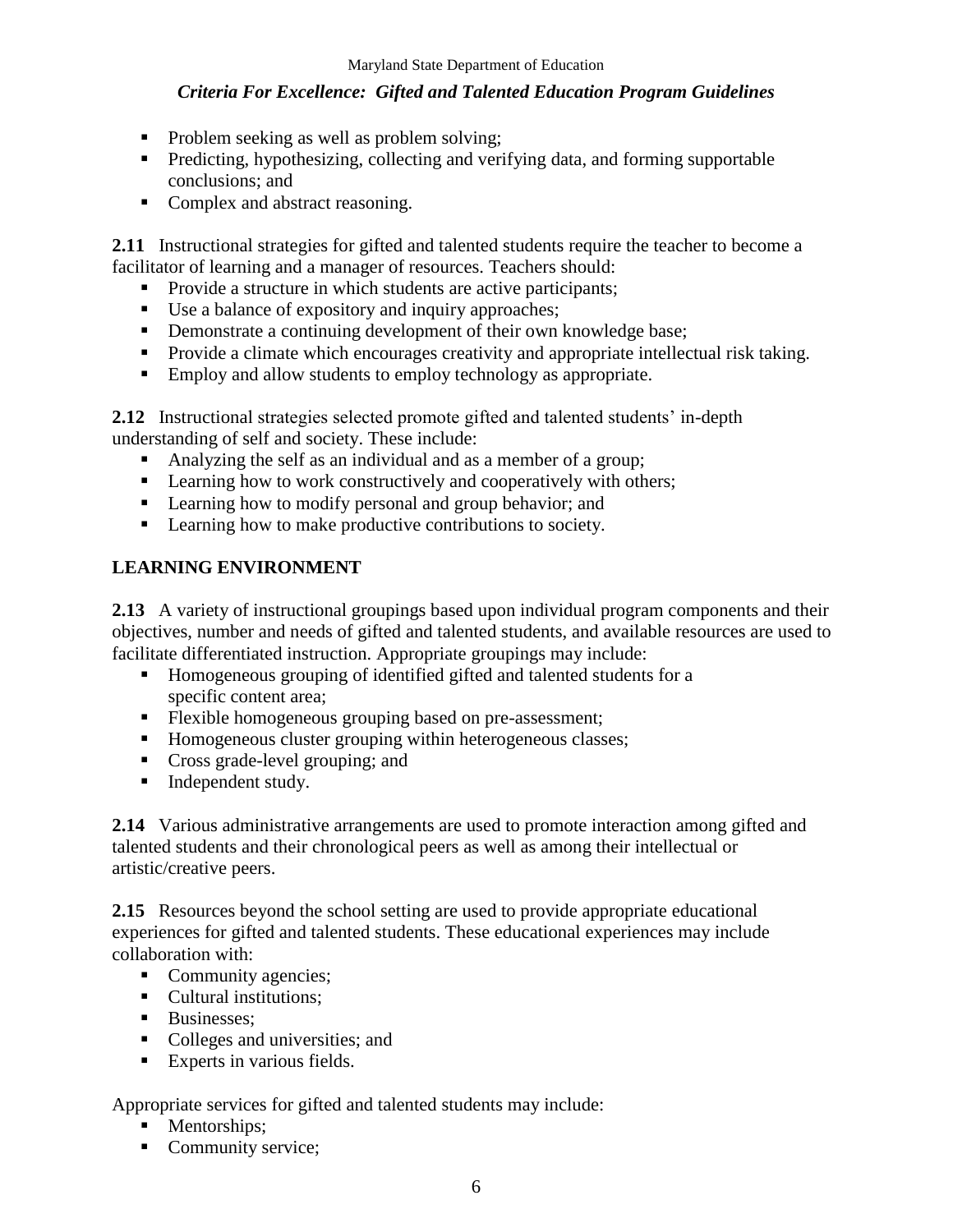- **Summer learning experiences;**
- **Internships**;
- On-line courses; and
- Dual enrollment at a local college.

#### **3.0 Professionally Qualified Teachers**

**3.1** A process to ensure the selection of professionally qualified teachers for gifted and talented students is established and clearly articulated.

Qualifications may include:

- Evidence of specific training in gifted education;
- Successful teaching experience;
- Genuine interest in and desire to work with gifted and talented students;
- Demonstrated evidence of advanced content competence.

**3.2** Criteria for the selection of teachers are based on a set of competencies and characteristics supported by research as being important to effective teaching of gifted and talented students. Included in this set are:

- An awareness of the cognitive and affective needs of gifted and talented students and a desire to teach them;
- Expertise in content and instructional methods;
- Expertise in the use of technology to support instruction;
- Ability to impart intellectual curiosity and enthusiasm for learning to students;
- High level of energy, enthusiasm, confidence, and resourcefulness;
- Ability to organize and manage instruction to provide for a balance of structure and flexibility;
- Openness to innovation and acceptance of divergent, creative thinking;
- Security in dealing with intellectual precocity;
- Ability to facilitate students' independence and development of personal responsibility for their own learning;
- Willingness to pursue training for needed professional understanding and competencies; and
- Expertise in the collection, management, and analysis of student assessment data.

## **4.0 Professional Learning and Professional development**

Rapidly increasing knowledge about the developmental patterns and learning styles of gifted and talented students and about appropriate programs and services necessitate ongoing, high quality professional learning and professional development as components of a successful program.

**4.1** Professional development and professional learning in gifted and talented education are provided for all school staff and central office staff involved in the education of gifted and talented students. This includes teachers of gifted and talented students, other teachers, school administrators, student services personnel, supervisors, content specialists, and other central office staff.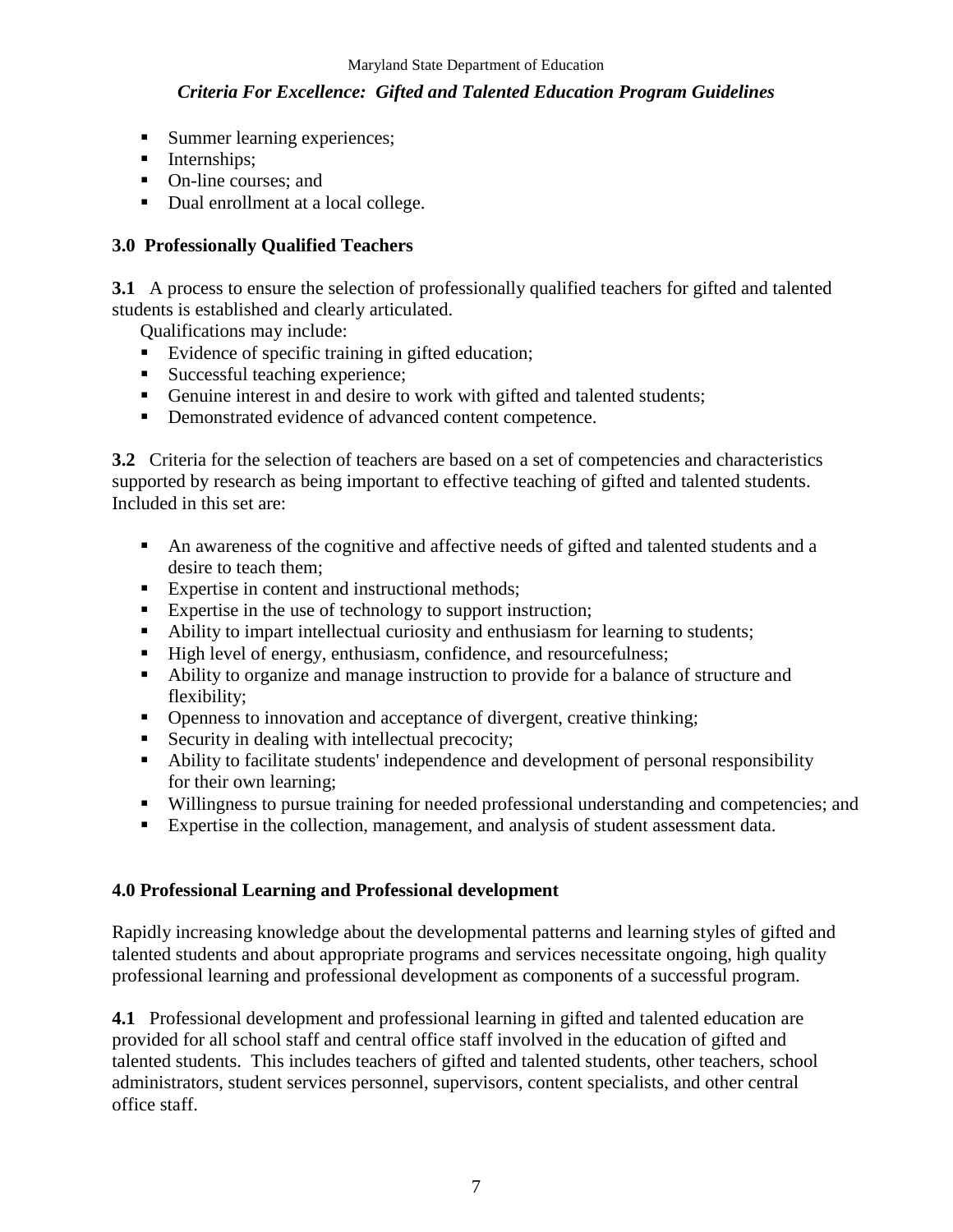**4.2** Professional development and professional learning in gifted and talented education are provided, which includes a background of general knowledge about the characteristics of giftedness and implications for curriculum, instruction, and assessment. Specific content includes:

- Characteristics and identification of gifted and talented students;
- Psychology and developmental needs;
- Need for and concept of differentiated services;
- Development of appropriate curriculum;
- Differentiated teaching strategies and assessments for gifted and talented students, which include acceleration;
- Strategies for identifying and serving student groups historically underrepresented in gifted and talented education, including students who live in poverty, those who are culturally or linguistically diverse, and students with disabilities;
- Strategies for teaching and working with twice exceptional students;
- Administrative alternatives and program options to support acceleration and enrichment; and
- **Program implementation, evaluation, and revision**

**4.3** Professional development is differentiated based on the participants' levels of expertise in gifted education, current assignments and professional responsibilities, content area specializations, and system-wide goals. Professional learning opportunities need to be based on the needs expressed by the staff member with guidance provided by the administration and Central Office Supervisor.

**4.3.1** All teaching staff, school administrators, central office staff, and pupil service personnel should receive training in the characteristics and needs of gifted and talented students, the procedures and criteria used to identify students, the meaning of differentiation, the design of the school system's program and services, the criteria for professionally qualified teachers of gifted and talented students, and the resources available for professional development in gifted and talented education.

**4.3.2** Teachers, school administrators, and supervisory staff with direct responsibility for development and delivery of instructional programs and services for gifted and talented should receive additional training which addresses specific ways to differentiate instruction and to develop and deliver curriculum appropriate for gifted and talented students.

**4.3.3** Teachers working directly with gifted and talented students require intensive and ongoing professional development and professional learning in the educational implications of giftedness and appropriate teaching/learning strategies for gifted and talented students.

**4.3.4** School-level administrators and central office staff responsible for the management and administration of gifted and talented programs and services should be prepared to develop goals, objectives, and strategies regarding the performance of gifted and talented students, effective program alternatives and options, and a system for ongoing program evaluation.

**4.4** Professional development in gifted and talented education provides a variety of professional learning opportunities. These might include:

- Workshops, institutes or academies;
- University and graduate courses;
- Conferences and professional meetings;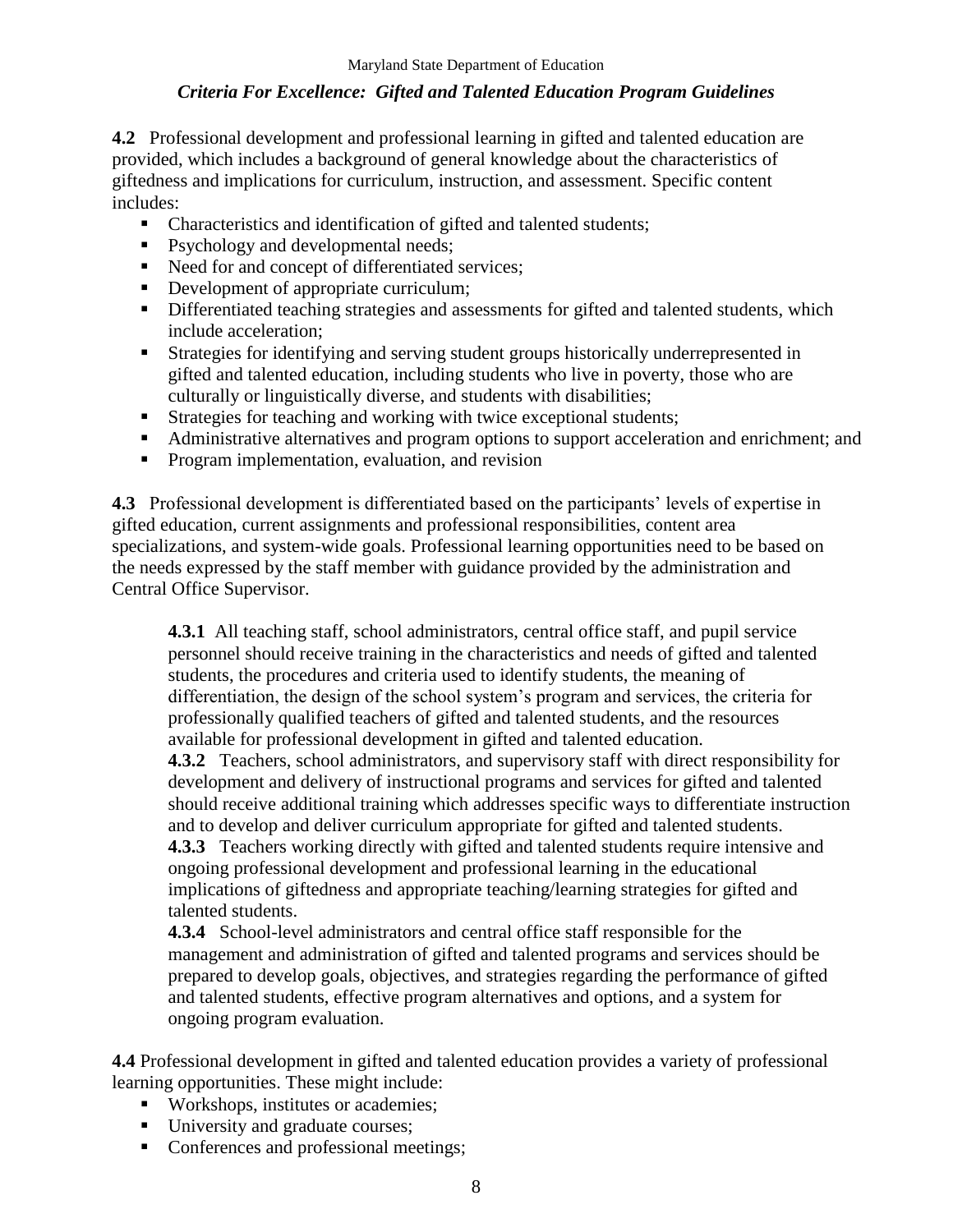- Job-embedded activities such as study groups, peer coaching, structured observation with feedback and follow-up, and action research; and
- Accredited teacher preparation programs in gifted and talented education.

**4.5** Procedures are established for ongoing evaluation and improvement of the professional development and professional learning programs.

**4.6** Local school systems should include talent identification, development, pedagogy, gifted education strategies, and twice exceptionality topics as part of both pre-service and in-service training for all staff.

**4.7** Professional development and professional learning planning should follow the accepted tenets as outlined in the National Association for Gifted Children (NAGC) standards and other relevant standards documents.

#### **5.0 Program Management**

**5.1** A management structure exists which clearly delineates the roles and responsibilities for gifted and talented programs and services at the system and school levels to ensure the development and maintenance of program excellence. This can be accomplished by:

- Developing a long term action plan outlining identification procedures, professional development and professional learning efforts, guidelines for program design and delivery, allocation of fiscal and human resources, and evaluation processes for K-12 gifted and talented students in content areas;
- **Establishing an advisory council that reflects the diversity of the school system's** population;
- Establishing a full-time coordinator for Gifted and Talented Education;
- Providing for a range of educational options for gifted and talented students, including twice exceptional students at each grade level;
- Coordinating the development of challenging curriculum and instruction to meet the unique needs of gifted and talented students; and
- Collecting and analyzing disaggregated enrollment and performance data for gifted and talented students as a special population.

**5.2** The local school system provides general program direction. This includes:

- A statement of program mission and goals;
- Definition of the target population to include students from all student groups and across all strata;
- Criteria and procedures for student identification;
- Administrative design;
- Guidelines for program implementation in the schools;
- On-going parent communication including the dissemination of policies and practices in gifted education;
- Coordination to ensure continuity of and access to programs and services for gifted students as they progress through school;
- On-going professional development and professional learning opportunities for all staff;
- Development of accurate student data collection procedures; and